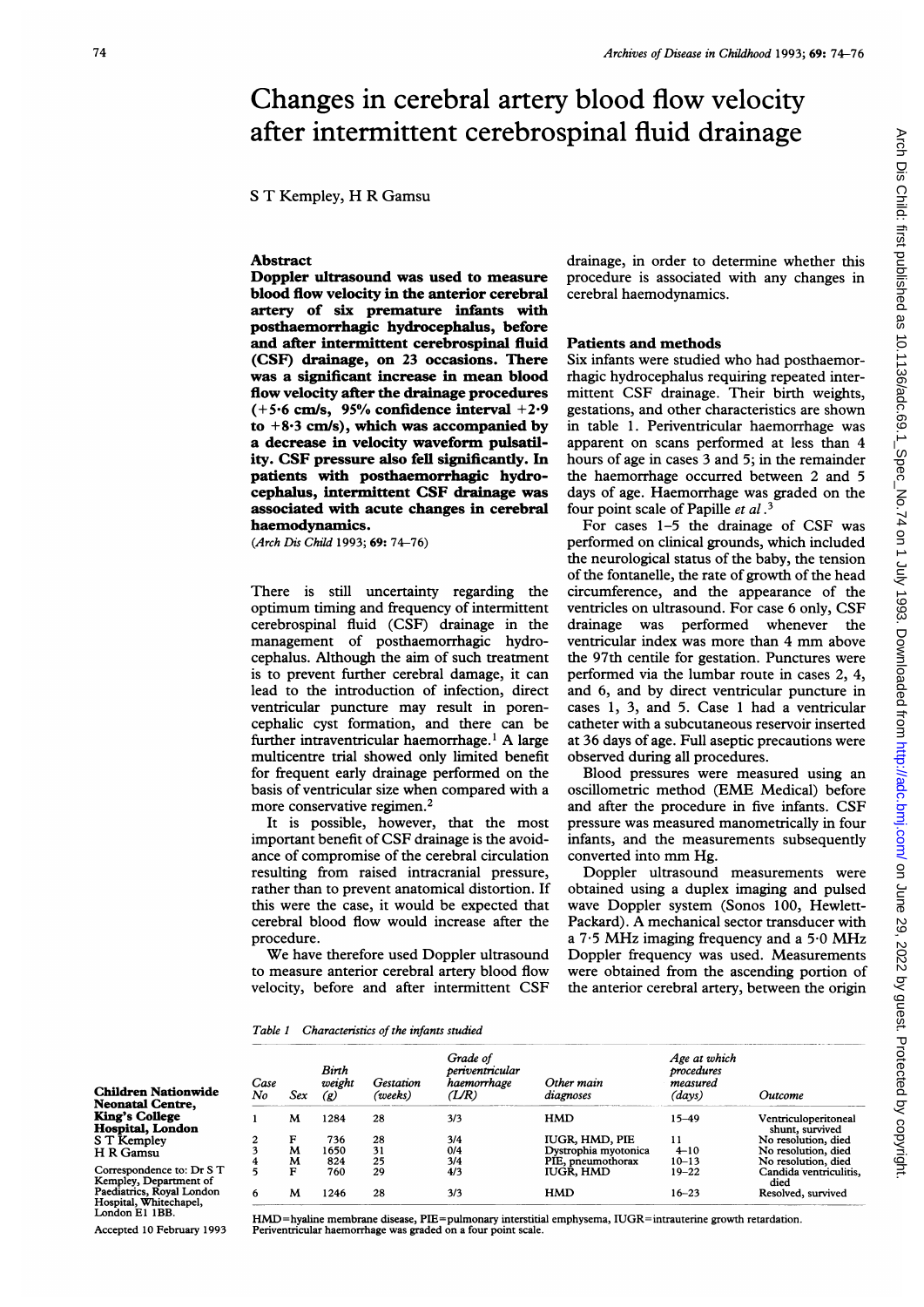The mean baseline value before the procedure, and the mean change which followed it, are shown for each subject Velocity (cm/s) **Pulsatility index** Blood pressure (mm Hg) CSF pressure (mm Hg)  $*$ No of Case CSF taps No measured 1 11  $23456$  $\frac{3}{4}$   $\frac{3}{2}$ 5 3 6 3 Mean Mean<br>baseline change baselin  $20 - 1$ 10-3 13-6 10-3 11-6 14-8  $+5.8$ +8-5 +8-2  $+5.4$  $+4.0$  $+1.7$ Mean Mean Mean Mean Mean Mean baseline change baseline change baseline change  $1 - 56$ 2-88  $2.36$  $2.04$ 1-78 1-88  $-0.36$  $-1.04$  $-0.50$  $-0.67$  $-0.48$  $+0.13$ 46 45 45 36 57  $-2.0$  $-1.0$ +0 7 -1-5  $+2.0$  $9 -5.9$ 11 13 11  $-9.5$  $-12.0$  $-9.0$ 

 $-0.49$ 

 $(-0.08 \text{ to } -0.89)$ 

Table 2 Anterior cerebral artery blood flow velocity and pulsatility index, mean arterial blood pressure, and CSF pressure.

 $\overline{P_1 + 1 + 1 + 1 + 1 + 1 + 1 + 1 + 1 + 1 + 1}$ 

Mean change (95% confidence interval)

of the artery and the lower border of the corpus callosum. The angle of insonation was measured and was always less than 20°. A 3-4 mm range gate was employed and the wall filter was set at its minimum value of 100 Hz. From each set of Doppler waveforms we obtained a measure of blood flow velocity (the time averaged mean of the peak velocity envelope, corrected for the angle of insonation and averaged over at least four cardiac cycles) and a measure of waveform pulsatility (the pulsatility index of Gosling and King4).

 $(+2.9 \text{ to } +8.3)$ 

 $+5.6$ 

Measurements were performed just before the procedure, then the puncture was performed, thereafter the infant was allowed to settle for 10-15 minutes, and the measurements were then repeated with the infant lying quietly or asleep. Case <sup>1</sup> also had a number of measurements taken between procedures.

Between one and 11 procedures were measured on each infant. For each subject the mean baseline velocity and the mean change in velocity after the procedure were calculated.

Using these six intrasubject means an overall mean change in velocity was calculated, and statistical analysis was performed using Student's paired  $t$  test. The same method of analysis was used for pulsatility index, blood pressure, and CSF pressure data.

 $-0.4$ 

 $(-2.5 \text{ to } +1.7)$ 

# **Results**

After the drainage procedures, anterior cerebral artery blood flow velocity increased by a mean of 5.6 cm/s ( $t=5.4$ , 5 df,  $p<0.01$ ; table 2), and pulsatility index fell by a mean of  $0.49$  $(t=3.1, 5 df, p<0.05)$ . Blood flow velocity increased after 20/23 procedures and pulsatility index fell after 19/23 procedures. The increase in mean blood flow velocity was lowest in case <sup>6</sup> in whom the mean pulsatility index was higher after the procedures.

There was no significant change in blood pressure after the procedures, but CSF pressure fell significantly by a mean of  $9.1$ mm Hg (1·2 kPa) ( $t=7.3$ , 3 df,  $p<0.01$ ).



Anterior cerebral artery blood flow velocity and pulsatility index for case 1. The timing of CSF drainage is indicated, with the procedures around which Doppler measurements were performed shown as the solid arrows. After the second procedure<br>there was a small parenchymal haemorrhage at the site of a direct ventricular puncture. A ventricular ca

 $-9.1$ 

 $(-4.0 \text{ to } -13.1)$